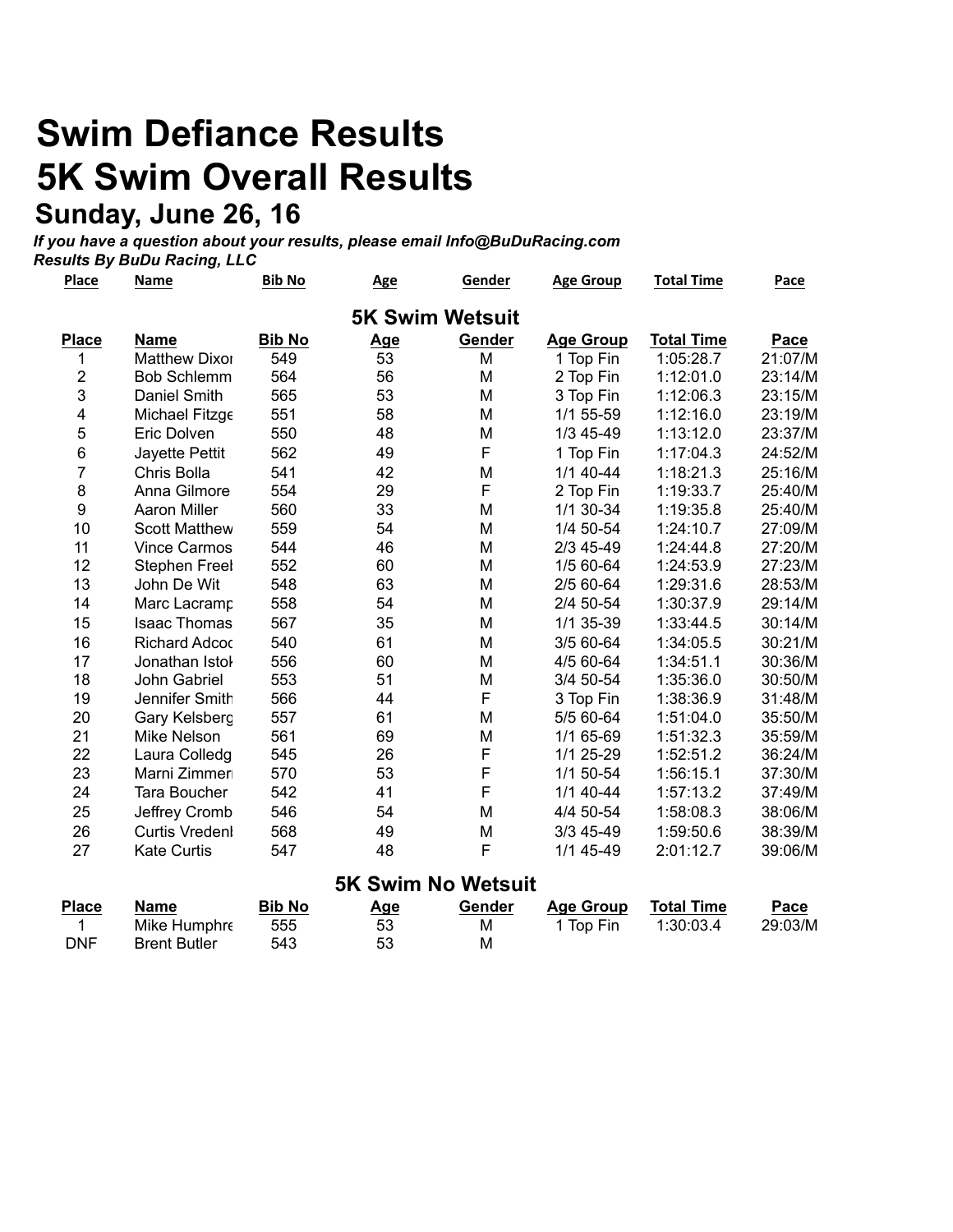## **Swim Defiance Results 5K Swim Age Group Results Sunday, June 26, 16**

*If you have a question about your results, please email Info@BuDuRacing.com Results By BuDu Racing, LLC*

| Place           | <b>Name</b>          | <b>Bib No</b> | <u>Age</u>                 | <b>Overall</b> | <b>Chip Time</b>  | Pace        |  |  |  |  |
|-----------------|----------------------|---------------|----------------------------|----------------|-------------------|-------------|--|--|--|--|
|                 |                      |               | <b>5K Swim Wetsuit</b>     |                |                   |             |  |  |  |  |
|                 |                      |               | <b>Female Open Winners</b> |                |                   |             |  |  |  |  |
| <b>Place</b>    | <b>Name</b>          | <b>Bib No</b> | <u>Age</u>                 | <b>Overall</b> | <b>Total Time</b> | Pace        |  |  |  |  |
| 1               | Jayette Pettit       | 562           | 49                         | 1              | 1:17:04.3         | 24:52/M     |  |  |  |  |
| $\overline{2}$  | Anna Gilmore         | 554           | 29                         | $\overline{2}$ | 1:19:33.7         | 25:40/M     |  |  |  |  |
| 3               | Jennifer Smith       | 566           | 44                         | 3              | 1:38:36.9         | 31:48/M     |  |  |  |  |
| Female 25 to 29 |                      |               |                            |                |                   |             |  |  |  |  |
| <b>Place</b>    | <b>Name</b>          | <b>Bib No</b> | <b>Age</b>                 | <b>Overall</b> | <b>Total Time</b> | Pace        |  |  |  |  |
| 1               | Laura Colledg        | 545           | 26                         | 4              | 1:52:51.2         | 36:24/M     |  |  |  |  |
|                 |                      |               |                            |                |                   |             |  |  |  |  |
| Female 40 to 44 |                      |               |                            |                |                   |             |  |  |  |  |
| <b>Place</b>    | Name                 | <b>Bib No</b> | <b>Age</b>                 | <b>Overall</b> | <b>Total Time</b> | Pace        |  |  |  |  |
| 1               | <b>Tara Boucher</b>  | 542           | 41                         | 6              | 1:57:13.2         | 37:49/M     |  |  |  |  |
|                 |                      |               |                            |                |                   |             |  |  |  |  |
|                 |                      |               | Female 45 to 49            |                |                   |             |  |  |  |  |
| <b>Place</b>    | <b>Name</b>          | <b>Bib No</b> | <b>Age</b>                 | <b>Overall</b> | <b>Total Time</b> | Pace        |  |  |  |  |
| 1               | Kate Curtis          | 547           | 48                         | 7              | 2:01:12.7         | 39:06/M     |  |  |  |  |
|                 |                      |               | Female 50 to 54            |                |                   |             |  |  |  |  |
| <b>Place</b>    | <b>Name</b>          | <b>Bib No</b> | Age                        | <b>Overall</b> | <b>Total Time</b> | <b>Pace</b> |  |  |  |  |
| 1               | Marni Zimmer         | 570           | 53                         | 5              | 1:56:15.1         | 37:30/M     |  |  |  |  |
|                 |                      |               |                            |                |                   |             |  |  |  |  |
|                 |                      |               | <b>Male Open Winners</b>   |                |                   |             |  |  |  |  |
| <b>Place</b>    | <b>Name</b>          | <b>Bib No</b> | Age                        | <b>Overall</b> | <b>Total Time</b> | Pace        |  |  |  |  |
| 1               | <b>Matthew Dixor</b> | 549           | 53                         | 1              | 1:05:28.7         | 21:07/M     |  |  |  |  |
| $\overline{2}$  | <b>Bob Schlemm</b>   | 564           | 56                         | $\overline{2}$ | 1:12:01.0         | 23:14/M     |  |  |  |  |
| 3               | Daniel Smith         | 565           | 53                         | 3              | 1:12:06.3         | 23:15/M     |  |  |  |  |
|                 |                      |               | <b>Male 30 to 34</b>       |                |                   |             |  |  |  |  |
|                 |                      |               |                            |                |                   |             |  |  |  |  |
| <b>Place</b>    | <b>Name</b>          | <b>Bib No</b> | <u>Age</u>                 | <b>Overall</b> | <b>Total Time</b> | Pace        |  |  |  |  |
| 1               | <b>Aaron Miller</b>  | 560           | 33                         | 7              | 1:19:35.8         | 25:40/M     |  |  |  |  |

**Male 35 to 39**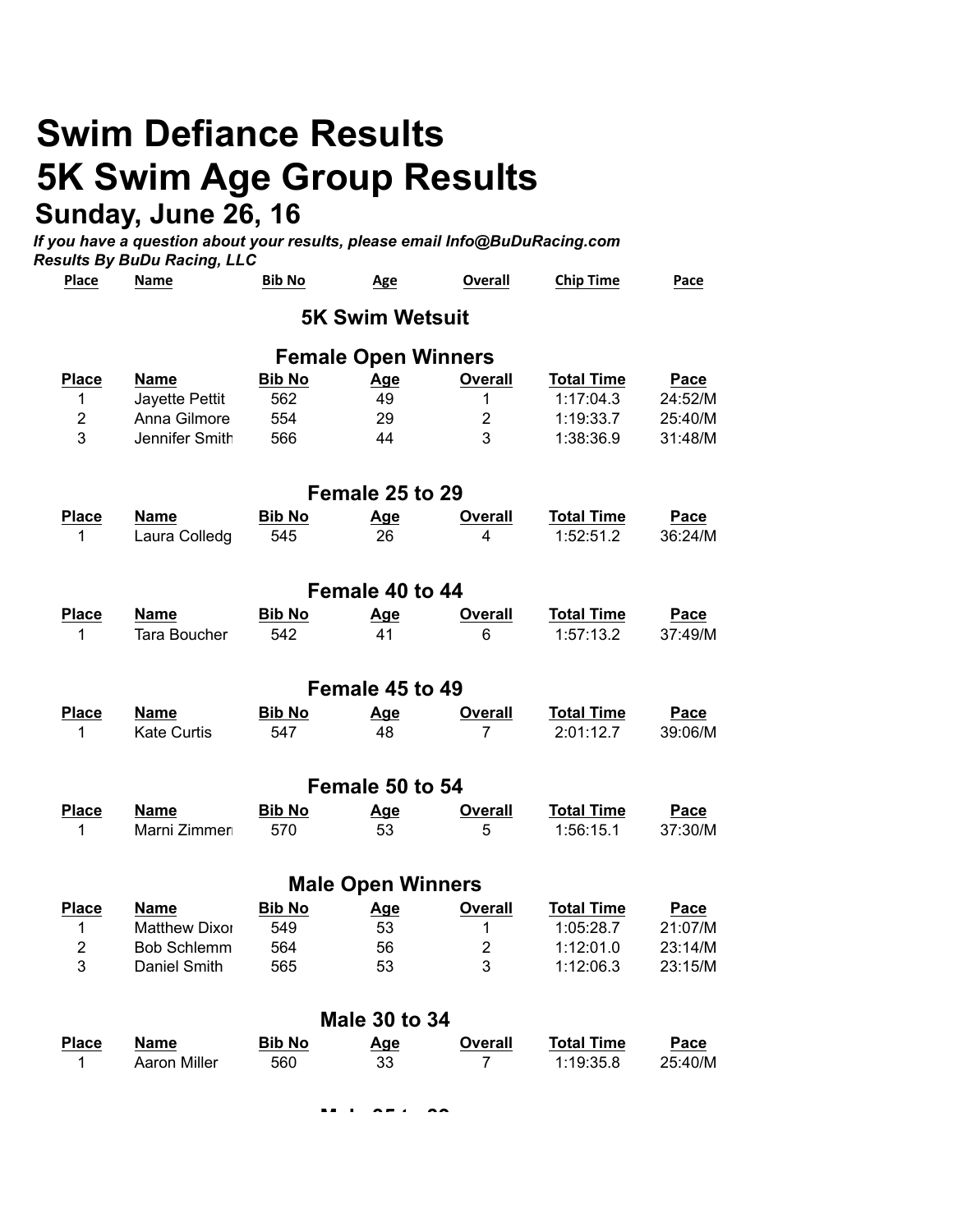|                |                       |               | <b>Male 35 to 39</b>      |                |                   |             |
|----------------|-----------------------|---------------|---------------------------|----------------|-------------------|-------------|
| <b>Place</b>   | <b>Name</b>           | <b>Bib No</b> | <u>Age</u>                | <b>Overall</b> | <b>Total Time</b> | Pace        |
| 1              | <b>Isaac Thomas</b>   | 567           | 35                        | 13             | 1:33:44.5         | 30:14/M     |
|                |                       |               | Male 40 to 44             |                |                   |             |
| <b>Place</b>   | <b>Name</b>           | <b>Bib No</b> | <u>Age</u>                | <b>Overall</b> | <b>Total Time</b> | Pace        |
| 1              | Chris Bolla           | 541           | 42                        | 6              | 1:18:21.3         | 25:16/M     |
|                |                       |               | Male 45 to 49             |                |                   |             |
| <b>Place</b>   | Name                  | <b>Bib No</b> | <u>Age</u>                | <b>Overall</b> | <b>Total Time</b> | Pace        |
| 1              | Eric Dolven           | 550           | 48                        | 5              | 1:13:12.0         | 23:37/M     |
| $\overline{2}$ | <b>Vince Carmos</b>   | 544           | 46                        | 9              | 1:24:44.8         | 27:20/M     |
| 3              | <b>Curtis Vredenl</b> | 568           | 49                        | 20             | 1:59:50.6         | 38:39/M     |
|                |                       |               | <b>Male 50 to 54</b>      |                |                   |             |
| Place          | Name                  | <b>Bib No</b> | <u>Age</u>                | Overall        | <b>Total Time</b> | Pace        |
| 1              | <b>Scott Matthew</b>  | 559           | 54                        | 8              | 1:24:10.7         | 27:09/M     |
| $\mathbf 2$    | Marc Lacramp          | 558           | 54                        | 12             | 1:30:37.9         | 29:14/M     |
| 3              | John Gabriel          | 553           | 51                        | 16             | 1:35:36.0         | 30:50/M     |
| 4              | Jeffrey Cromb         | 546           | 54                        | 19             | 1:58:08.3         | 38:06/M     |
|                |                       |               | <b>Male 55 to 59</b>      |                |                   |             |
| <b>Place</b>   | <b>Name</b>           | <b>Bib No</b> | <u>Age</u>                | <b>Overall</b> | <b>Total Time</b> | Pace        |
| 1              | Michael Fitzge        | 551           | 58                        | 4              | 1:12:16.0         | 23:19/M     |
|                |                       |               | <b>Male 60 to 64</b>      |                |                   |             |
| <b>Place</b>   | <b>Name</b>           | <b>Bib No</b> | <u>Age</u>                | <b>Overall</b> | <b>Total Time</b> | <b>Pace</b> |
| 1              | <b>Stephen Freel</b>  | 552           | 60                        | 10             | 1:24:53.9         | 27:23/M     |
| $\overline{2}$ | John De Wit           | 548           | 63                        | 11             | 1:29:31.6         | 28:53/M     |
| 3              | <b>Richard Adcod</b>  | 540           | 61                        | 14             | 1:34:05.5         | 30:21/M     |
| 4              | Jonathan Istol        | 556           | 60                        | 15             | 1:34:51.1         | 30:36/M     |
| 5              | Gary Kelsberg         | 557           | 61                        | 17             | 1:51:04.0         | 35:50/M     |
|                |                       |               | <b>Male 65 to 69</b>      |                |                   |             |
| <b>Place</b>   | <b>Name</b>           | <b>Bib No</b> | <u>Age</u>                | <b>Overall</b> | <b>Total Time</b> | Pace        |
| 1              | Mike Nelson           | 561           | 69                        | 18             | 1:51:32.3         | 35:59/M     |
|                |                       |               | <b>5K Swim No Wetsuit</b> |                |                   |             |
|                |                       |               | <b>Male Open Winners</b>  |                |                   |             |
| <b>Place</b>   | <b>Name</b>           | <b>Bib No</b> | <u>Age</u>                | <b>Overall</b> | <b>Total Time</b> | Pace        |
| 1              | Mike Humphre          | 555           | 53                        | 1              | 1:30:03.4         | 29:03/M     |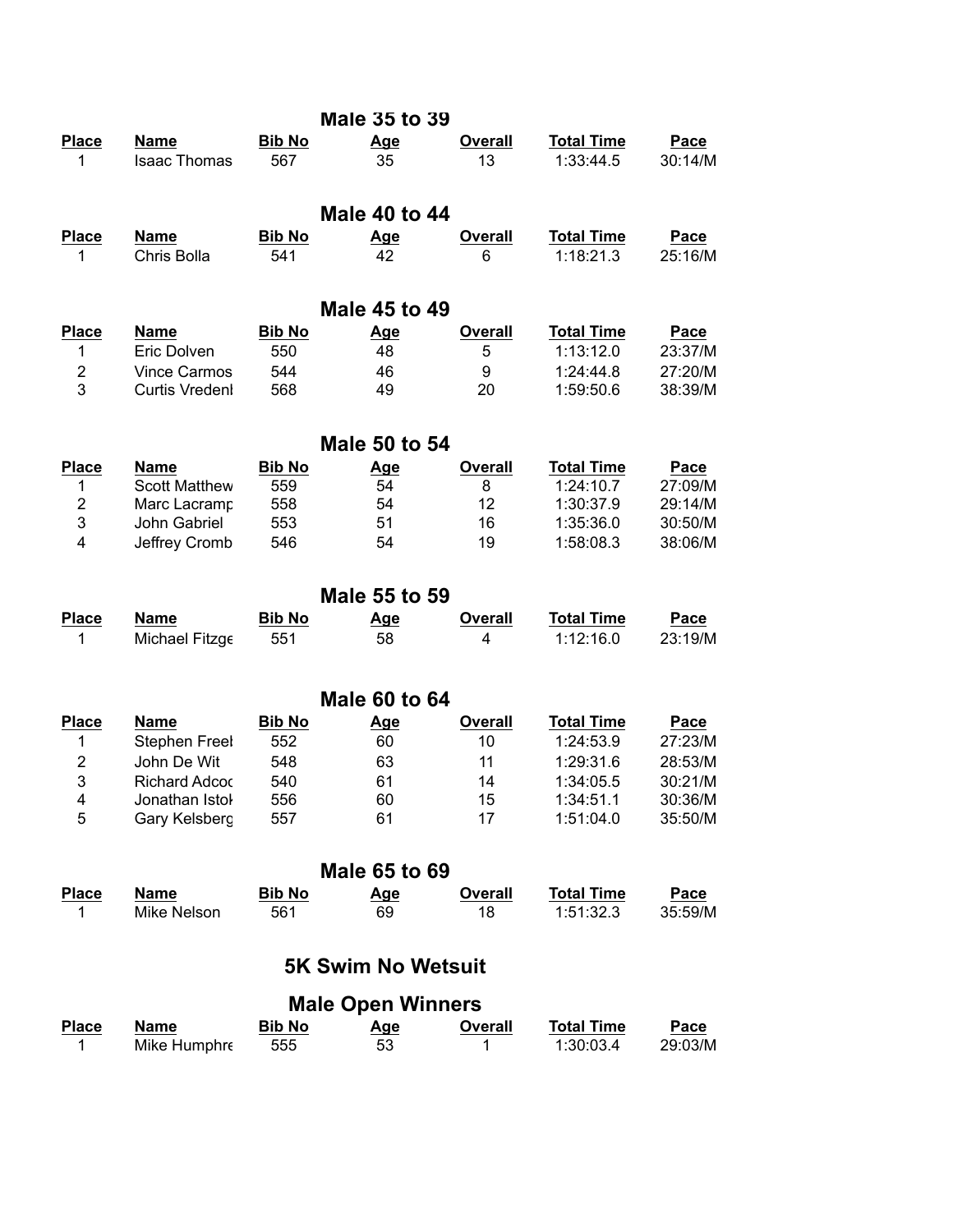### **Sunday, June 26, 16**

*If you have a question about your results, please email Info@BuDuRacing.com*

*Results By BuDu Racing, LLC*

| <b>Place</b>            | Name                  | <b>Bib No</b> | <b>Age</b> | Gender                 | <b>Age Group</b> | <b>Total Time</b> | Pace    |
|-------------------------|-----------------------|---------------|------------|------------------------|------------------|-------------------|---------|
|                         |                       |               |            | <b>3K Swim Wetsuit</b> |                  |                   |         |
| <b>Place</b>            | <b>Name</b>           | <b>Bib No</b> | Age        | Gender                 | <b>Age Group</b> | <b>Total Time</b> | Pace    |
| 1                       | Pamela Kalas          | 513           | 40         | F                      | 1 Top Fin        | 0:42:48.7         | 23:01/M |
| $\mathbf 2$             | Jim McGoorty          | 518           | 50         | M                      | 1 Top Fin        | 0:48:43.7         | 26:12/M |
| 3                       | Matthew Bron          | 502           | 50         | M                      | 2 Top Fin        | 0:55:14.8         | 29:42/M |
| $\overline{\mathbf{4}}$ | <b>Steve Peterso</b>  | 523           | 69         | M                      | 3 Top Fin        | 0:55:17.9         | 29:43/M |
| 5                       | Jenell Outersc        | 519           | 48         | F                      | 2 Top Fin        | 0:57:47.6         | 31:04/M |
| 6                       | Lisa Richards         | 526           | 42         | F                      | 3 Top Fin        | 0:58:14.3         | 31:18/M |
| $\overline{7}$          | Mark Kerr             | 514           | 47         | M                      | 1/2 45-49        | 0:59:06.0         | 31:46/M |
| 8                       | Kari Vander St        | 533           | 43         | F                      | $1/2$ 40-44      | 0:59:53.1         | 32:12/M |
| $\boldsymbol{9}$        | John Grindle          | 509           | 47         | M                      | 2/2 45-49        | 1:03:57.1         | 34:23/M |
| 10                      | Mirel Gutarra I       | 511           | 34         | F                      | 1/4 30-34        | 1:04:10.3         | 34:30/M |
| 11                      | Amanda Stanl          | 528           | 43         | F                      | 2/2 40-44        | 1:05:21.5         | 35:08/M |
| 12                      | Heidi Skrzypel        | 527           | 47         | F                      | 1/2 45-49        | 1:06:36.5         | 35:48/M |
| 13                      | <b>Jane Powers</b>    | 524           | 53         | F                      | 1/4 50-54        | 1:06:58.1         | 36:00/M |
| 14                      | Lynn Ann Griff        | 508           | 32         | F                      | 2/4 30-34        | 1:07:47.5         | 36:27/M |
| 15                      | Evan Stanley          | 571           | 37         | M                      | 1/1 35-39        | 1:07:49.7         | 36:28/M |
| 16                      | Dan Underbrir         | 531           | 59         | M                      | 1/1 55-59        | 1:09:03.6         | 37:07/M |
| 17                      | Mary Underbri         | 532           | 57         | F                      | 1/1 55-59        | 1:09:53.0         | 37:34/M |
| 18                      | Jennifer Webk         | 534           | 54         | F                      | 2/4 50-54        | 1:10:11.9         | 37:44/M |
| 19                      | Cathy Thomps          | 530           | 51         | F                      | 3/4 50-54        | 1:11:34.3         | 38:29/M |
| 20                      | Benjamin Tels         | 529           | 29         | M                      | 1/1 25-29        | 1:13:17.8         | 39:24/M |
| 21                      | Francesca Leo         | 516           | 47         | F                      | $2/2$ 45-49      | 1:15:25.2         | 40:33/M |
| 22                      | <b>Alison Petersc</b> | 522           | 31         | F                      | 3/4 30-34        | 1:22:33.2         | 44:23/M |
| 23                      | <b>Bess Camarat</b>   | 503           | 32         | F                      | 4/4 30-34        | 1:22:37.1         | 44:25/M |
| 24                      | Elizabeth Land        | 515           | 52         | F                      | 4/4 50-54        | 1:37:13.0         | 52:16/M |
| 25                      | <b>Marion Granic</b>  | 507           | 51         | M                      | 1/1 50-54        | 1:39:40.4         | 53:35/M |
| <b>DNF</b>              | Liz Angeleri          | 500           | 51         | F                      |                  |                   |         |
| <b>DNF</b>              | <b>Clint Rehn</b>     | 525           | 68         | M                      |                  |                   |         |
| <b>DNF</b>              | Kathy White           | 535           | 57         | F                      |                  |                   |         |
| DQ                      | <b>Craig Penner</b>   | 539           | 70         | M                      |                  |                   |         |
|                         |                       |               |            |                        |                  |                   |         |

#### **3K Swim No Wetsuit**

| Place | Name          | <b>Bib No</b> | Age | Gender | <b>Age Group</b> | Total Time | Pace    |
|-------|---------------|---------------|-----|--------|------------------|------------|---------|
|       | Megan Holt    | 536           | 45  |        | 1/3 45 49        | 1:02:52.8  | 33:48/M |
|       | Julie Montiel | 537           | 46  |        | 2/3 45 49        | 1:06:12.1  | 35:35/M |
| ર     | Guila Muir    | 538           | 61  |        | 1/1 60-64        | 1.11.35.9  | 38:29/M |
| 4     | Diana McCano  | 517           | 46  |        | $3/3$ 45-49      | 1:16:04.9  | 40:54/M |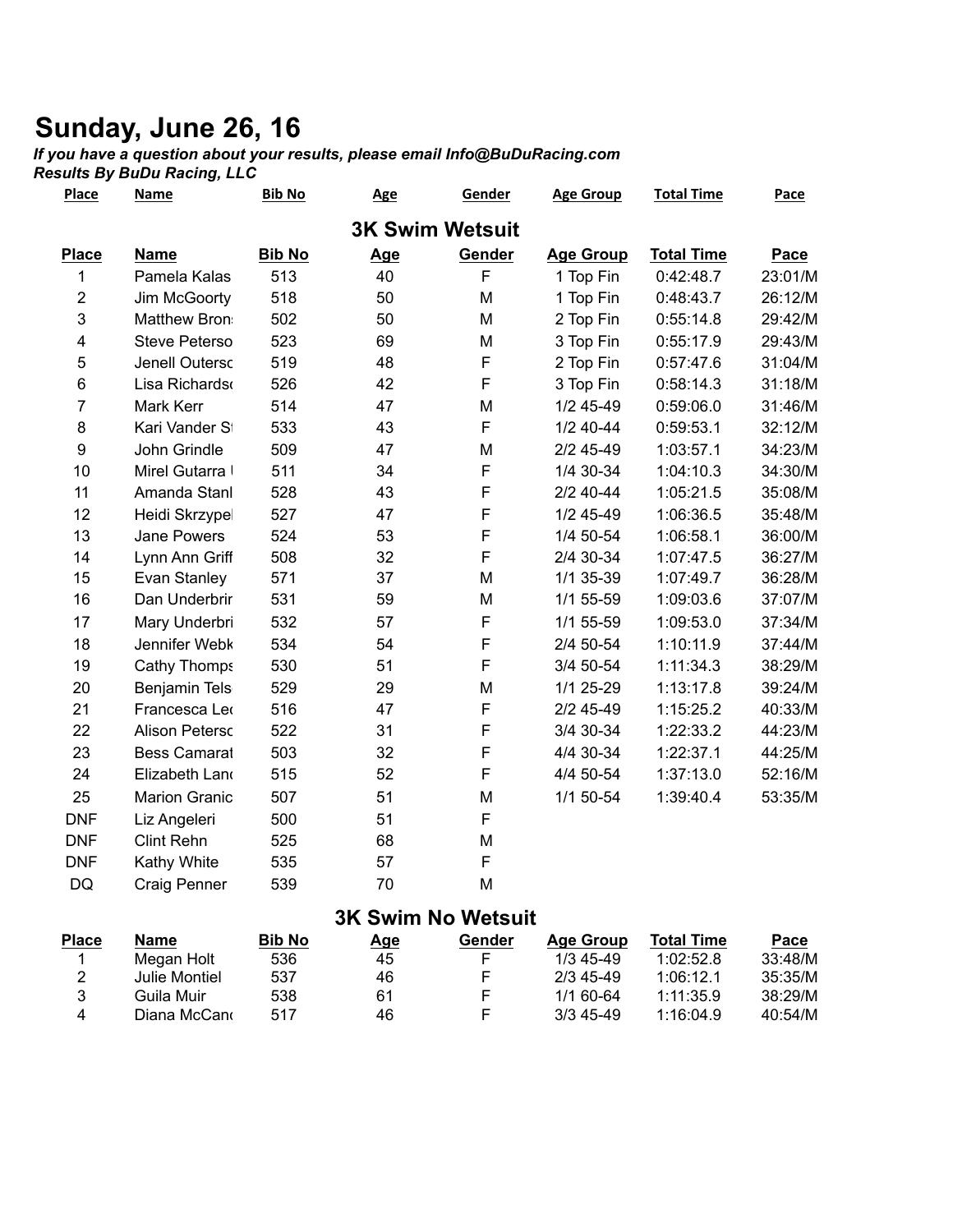## **Swim Defiance Results 3K Swim Age Group Results Sunday, June 26, 16**

*If you have a question about your results, please email Info@BuDuRacing.com Results By BuDu Racing, LLC*

| <b>Place</b>            | Name                  | <b>Bib No</b> | <u>Age</u>                 | Overall        | <b>Chip Time</b>  | Pace    |
|-------------------------|-----------------------|---------------|----------------------------|----------------|-------------------|---------|
|                         |                       |               | <b>3K Swim Wetsuit</b>     |                |                   |         |
|                         |                       |               | <b>Female Open Winners</b> |                |                   |         |
| <b>Place</b>            | <b>Name</b>           | <b>Bib No</b> | <b>Age</b>                 | <b>Overall</b> | <b>Total Time</b> | Pace    |
| 1                       | Pamela Kalas          | 513           | 40                         | 1              | 0:42:48.7         | 23:01/M |
| $\overline{2}$          | Jenell Outersc        | 519           | 48                         | $\overline{2}$ | 0:57:47.6         | 31:04/M |
| 3                       | Lisa Richards         | 526           | 42                         | 3              | 0:58:14.3         | 31:18/M |
|                         |                       |               | Female 30 to 34            |                |                   |         |
| <b>Place</b>            | <b>Name</b>           | <b>Bib No</b> | Age                        | <b>Overall</b> | <b>Total Time</b> | Pace    |
| 1                       | Mirel Gutarra I       | 511           | 34                         | 5              | 1:04:10.3         | 34:30/M |
| $\overline{2}$          | Lynn Ann Griff        | 508           | 32                         | 9              | 1:07:47.5         | 36:27/M |
| 3                       | <b>Alison Peterso</b> | 522           | 31                         | 14             | 1:22:33.2         | 44:23/M |
| $\overline{\mathbf{4}}$ | <b>Bess Camarat</b>   | 503           | 32                         | 15             | 1:22:37.1         | 44:25/M |
|                         |                       |               | Female 40 to 44            |                |                   |         |
| <b>Place</b>            | <b>Name</b>           | <b>Bib No</b> | <b>Age</b>                 | <b>Overall</b> | <b>Total Time</b> | Pace    |
| 1                       | Kari Vander St        | 533           | 43                         | 4              | 0:59:53.1         | 32:12/M |
| $\overline{2}$          | Amanda Stanl          | 528           | 43                         | 6              | 1:05:21.5         | 35:08/M |
|                         |                       |               | Female 45 to 49            |                |                   |         |
| <b>Place</b>            | <b>Name</b>           | <b>Bib No</b> | <b>Age</b>                 | <b>Overall</b> | <b>Total Time</b> | Pace    |
| 1                       | Heidi Skrzypel        | 527           | 47                         | 7              | 1:06:36.5         | 35:48/M |
| $\overline{2}$          | Francesca Leo         | 516           | 47                         | 13             | 1:15:25.2         | 40:33/M |
|                         |                       |               | Female 50 to 54            |                |                   |         |
| <b>Place</b>            | <b>Name</b>           | <b>Bib No</b> | <u>Age</u>                 | <b>Overall</b> | <b>Total Time</b> | Pace    |
| 1                       | Jane Powers           | 524           | 53                         | 8              | 1:06:58.1         | 36:00/M |
| $\mathbf 2$             | Jennifer Webk         | 534           | 54                         | 11             | 1:10:11.9         | 37:44/M |
| 3                       | <b>Cathy Thomps</b>   | 530           | 51                         | 12             | 1:11:34.3         | 38:29/M |

|              | Female 55 to 59 |               |     |         |            |         |  |  |  |
|--------------|-----------------|---------------|-----|---------|------------|---------|--|--|--|
| <b>Place</b> | Name            | <b>Bib No</b> | Age | Overall | Total Time | Pace    |  |  |  |
|              | Mary Underbri   | 532           | 57  | 10      | 1:09:53.0  | 37:34/M |  |  |  |

4 Elizabeth Landra 515 52 52 16 1:37:13.0 52:16/M